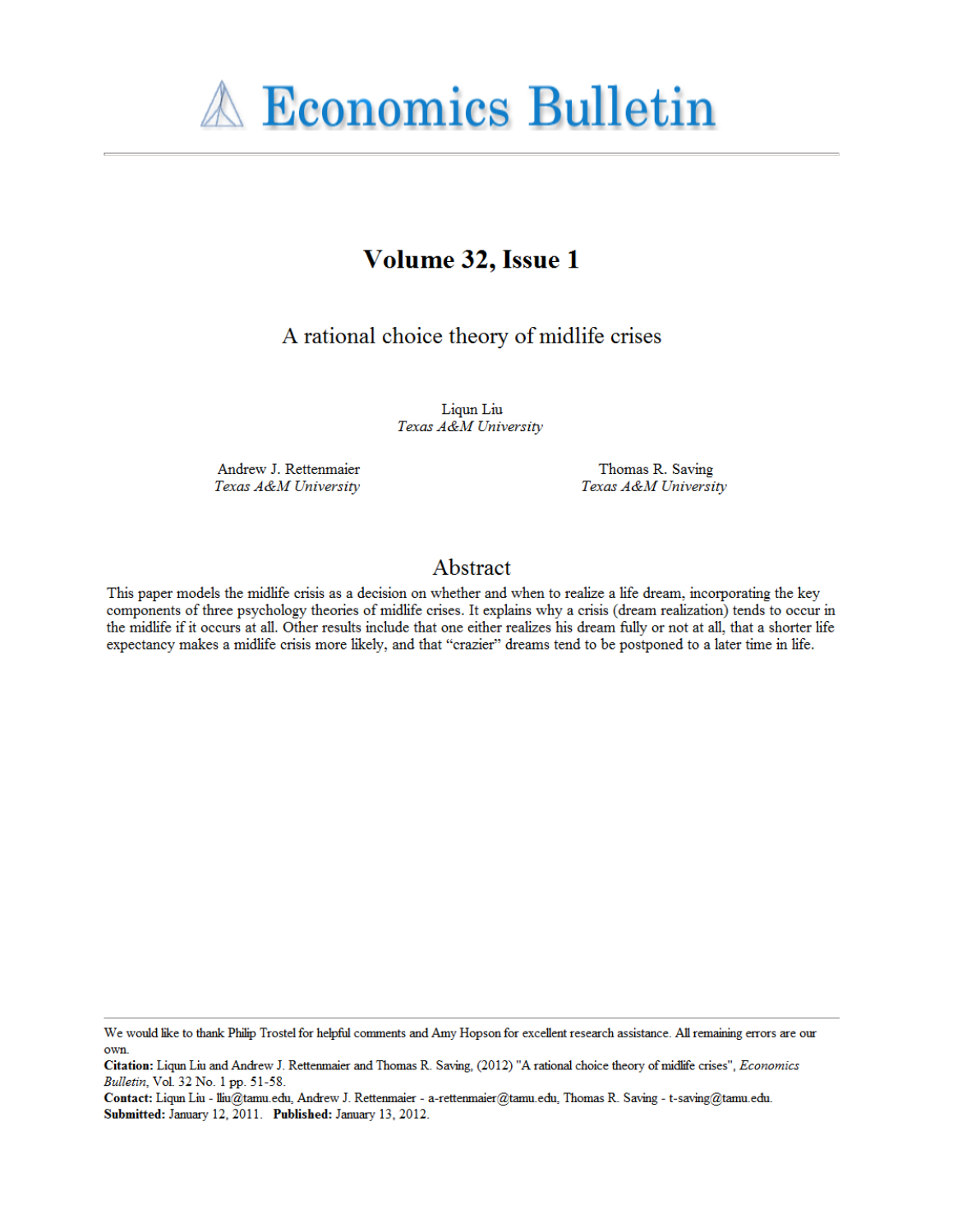## **1. Introduction**

 To his family's dismay, a successful 42-year old banker willingly accepts a salary cut of more than 50% in order to join the staff of a local newspaper as an editorial writer. He is very happy about his career change because what he lost in pay he gained in personal fulfillment. A 46-year old store manager leaves his wife and young son to pursue his childhood dream of living in the wilderness. He camps from one place to another, and begs from time to time. After a few years of roaming around, he eventually regrets the decision to give up his normal life, but there is no way of going back.

 Since the work of Elliott Jaques (1965), stories like these are referred to as examples of the "midlife crisis", characterized in the psychology literature as the often difficult transition many face in their 40s. Studies on the causes of the midlife crisis from a psychological perspective have been insightful but inconclusive, highlighting the fact that the causes of this phenomenon are complicated and multi-faceted in nature. For example, Jaques (1965) himself emphasized prospective death in understanding the midlife crisis. "I believe, and shall try to demonstrate, that it is this fact of the entry upon the psychological scene of the reality and inevitability of one's own eventual personal death that is the central and crucial feature of the mid-life phase…" (p506). Brim (1976) called for attention to the role of declining hormone levels and physical capabilities in studying middle-age behavior. Levinson et al. (1978) used youthful aspirations or "dreams", which tend to be suppressed in early adulthood in order to develop a certain life structure but never die as one ages, to explain a man's development and crisis during middle-age years. As they put it, "Those who betray the Dream in their twenties will have to deal later with the consequences."  $(p92)^1$ 

 While these competing theories of the midlife crisis are very different, they are similar in one aspect: they all view changes in midlife as primarily internally motivated, rather than being triggered by external life events. On the other hand, difficult external life events during the middle-age years, including divorce, involuntary unemployment, the death of a child, the serious illness of a family member, or severe financial problems, have also been mentioned as possible "triggers" for the midlife crisis.

 However, there has been no formal study on the midlife crisis from a rational choice perspective, despite the extensive research in the psychology literature and the popular attention. The present paper aims to fill this void by constructing a rational choice model about whether and when a midlife crisis is likely to take place. Our main premise is that individuals choose to have, or not to have, a midlife crisis, depending on whether they are better off by plunging themselves into a new job or lifestyle. Although midlife crises are almost always associated with material losses, they can still be explained by welfare maximization if we allow for a richer set of values than purely material ones, as pointed out by Becker  $(1993)<sup>2</sup>$ 

 $\overline{\phantom{a}}$ 

 $<sup>1</sup>$  It is interesting to see how common it is for middle-age people to wonder what their lives would have been like</sup> had they gone after their dreams. In a recent TV show on TLC, The Secret Life of a Soccer Mom, a group of stay-athome moms are given the opportunity to pursue the dream career they gave up to stay with their children. So they see what their dream career would have been like for a week, and then at the end they get the chance to choose if they want a job in that field or if they want to continue staying at home with their children. 2

 $A$  question may arise here as to how a midlife incident can be labeled as "crisis" if individuals simply change their career or lifestyle to maximize welfare. As we shall explain later, the costs of a midlife crisis (dream realization) are often material ones with universal values but the benefits tend to be psychological, emotional, or spiritual in nature and their values tend to be individual-specific. Therefore, from an outsider's point of view, the person who is pursuing such a dream is doing something "crazy" or extreme.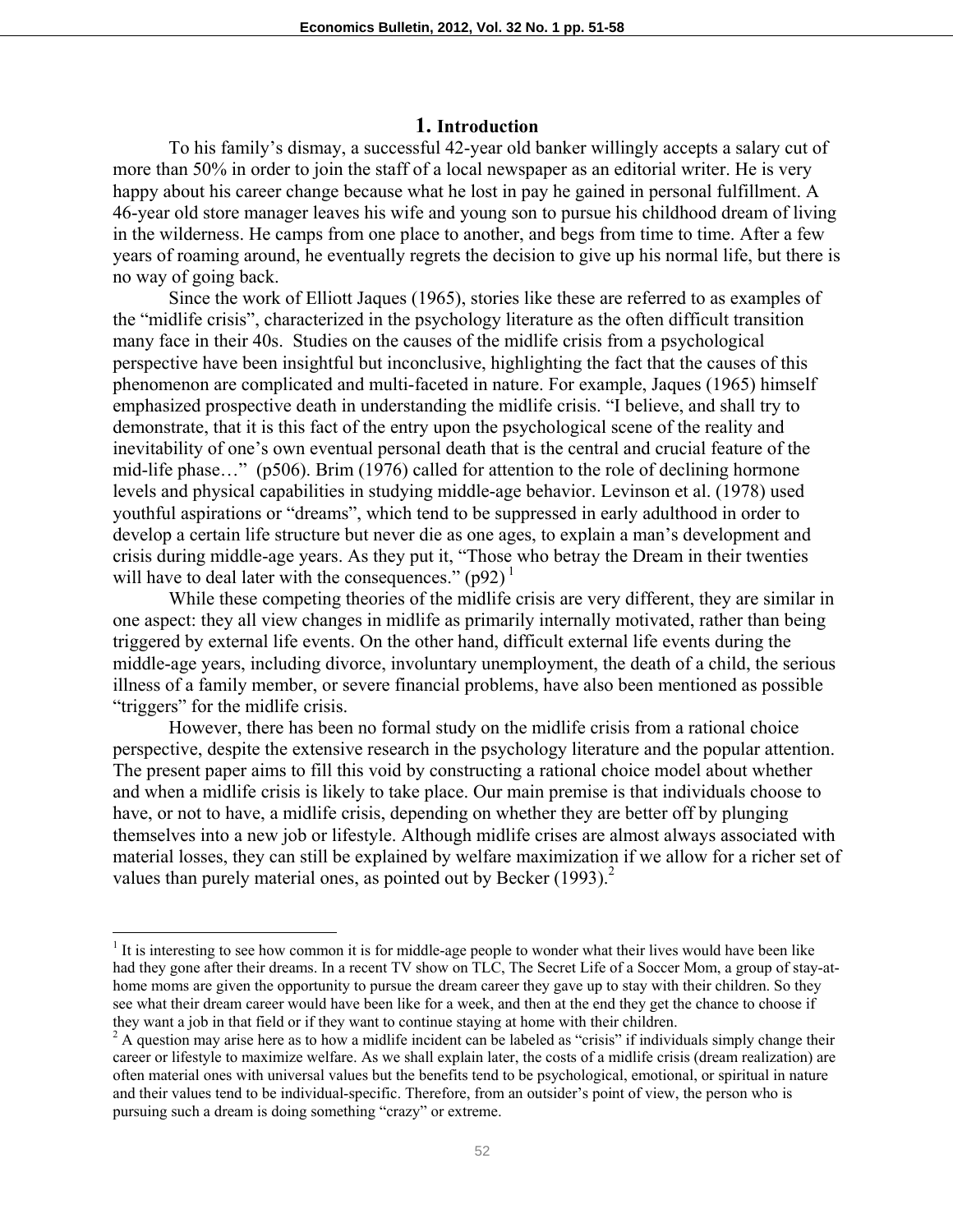We base our rational choice approach on the three "internal" psychology theories as emphasized by Jaques (coming death), Brim (declining physical capabilities), and Levinson et al. (the youth dream). The basic elements of our model can be summarized as follows. Suppose the individual has a dream (about career, love, hobby or spiritual calling), the realization of which entails benefits as well as costs. Having a midlife crisis is equivalent to acting on the dream. Acting on a dream generates a crisis-like situation because the costs of pursuing the dream are often material or otherwise universally valued (like leaving a high-paying job or one's family) whereas the benefits from dream realization tend to be spiritual, emotional, or psychological in nature and are individual-specific, therefore often intangible to others (like the enjoyment from answering to a particular spiritual calling or pursuing a particular hobby).<sup>3</sup> Due to declining physical abilities, the benefits from dream realization decrease as one ages, which encourages an individual to realize his dream as early as possible. However, acting on the dream disrupts a "normal" life, and the costs of dream realization are higher when one has a longer remaining lifespan, which tends to postpone realizing the dream. Balancing these two effects, the dream tends to be realized in midlife, if it is to be realized at all. Whether to act on the dream depends on whether the maximized utility from dream realization with optimal timing exceeds the default utility when the dream is never acted upon.

 Results derived from this model include that midlife crises, if they take place, tend to be extreme and dramatic, that shorter life expectancies make the midlife crisis more likely, and that midlife crises occurring later in life tend to be "crazier".

#### **2. A Simple Model**

 Suppose that an individual, having gone through his childhood, adolescence, and the "novice phase" of early adulthood, is at the beginning of his adulthood.<sup>4</sup> By this time, physical ability is at its peak, the necessary investment in human capital made, career and family established, and a set of preferences formed as the result of complex interactions among genetics, upbringing, education, personal experience and social-economic environment. For many an element in their preference set is a dream regarded as an important part of a complete and fulfilling life.<sup>5</sup> Whether and when to realize that dream are critical questions facing the individual from this time on.

For simplicity we express everything in utility terms. Let the total utility from realizing the dream in year *t* be written as

$$
U(t) = f(t)B - (T - t)c = B[f(t) - (T - t)\alpha],
$$
\n(1)

where  $B$  is the one-time utility benefit (the thrill and the experience associated with the dream realization), *c* is the permanent reduction in the flow of utility representing the costs of living with the aftermath of realizing the dream (lost income, injuries, etc), *T* is the length of life and

 $\overline{a}$ 

 $3$  There is another type of dream – the "expensive toy" type – that also develops early in one's life but tends to be fulfilled in the midlife. Examples include middle-age men and women starting to buy expensive "toys" such as motorcycles and sports cars. We exclude the "expensive toy" dreams from our analysis because acting on those dreams usually does not cause any crisis of the type studied in the psychology literature. Indeed, the only "costs" of acting on an "expensive toy" dream is the price one needs to pay for the toy in question. This special purchase behavior can be easily explained with an age-earnings profile that peaks around middle-age and a borrowing constraint.

 $4$  According to Levinson et al. (1978), the novice phase is roughly from 17 to early thirties.

<sup>&</sup>lt;sup>5</sup> The nature of the dream is unique to the individual. It could involve career expectations, love, a hobby or a spiritual calling. According to Levinson et al. (1978), men's dreams are usually formed in their late teens and early 20s, though they have origins in childhood and adolescence.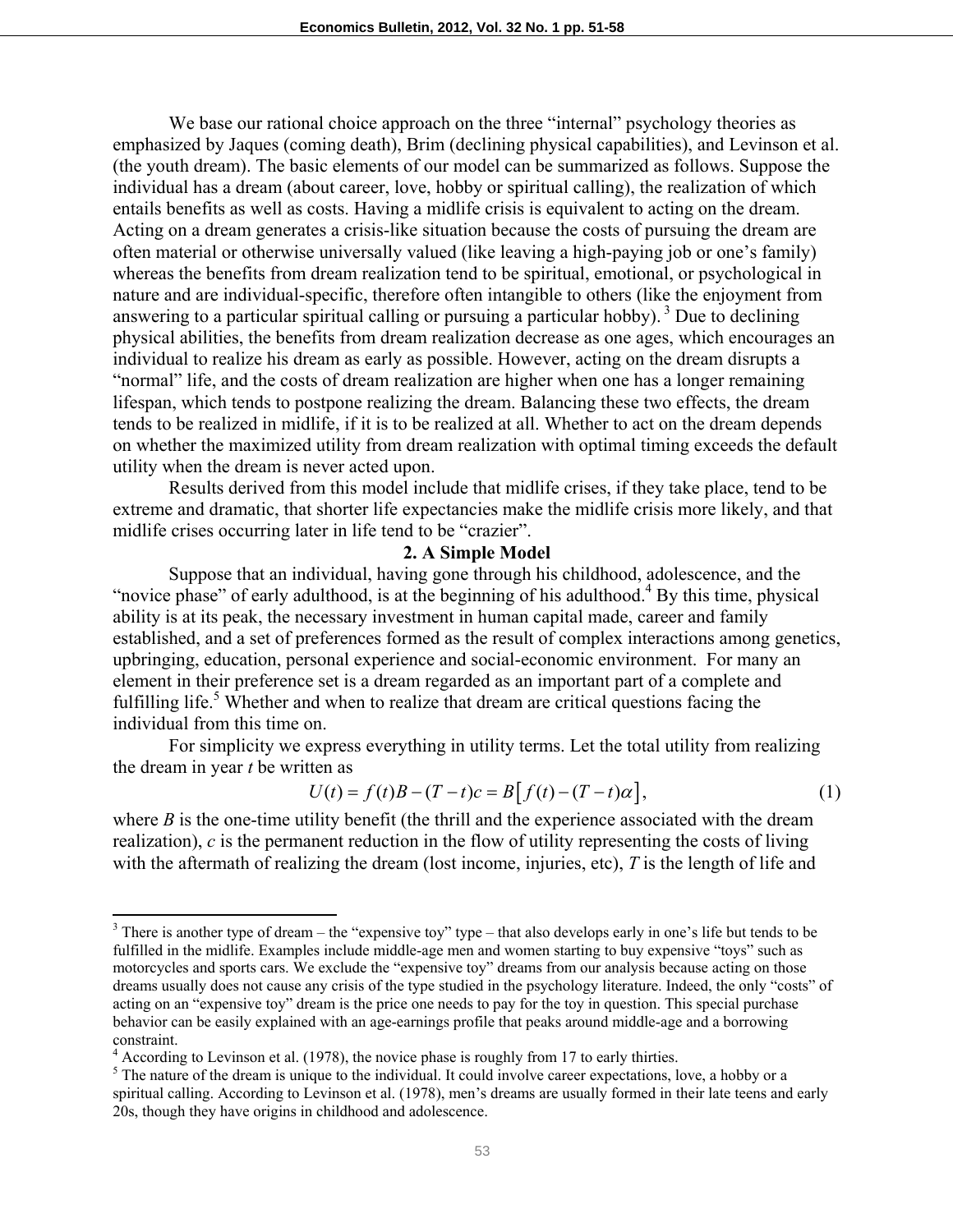finally  $f(t)$ , where  $f(t) > 0$ ,  $f'(t) < 0$ ,  $f''(t) < 0$ , is the effect of aging on the benefit from dream realization. In addition,  $\alpha = c/B$  is a measure of the cost-benefit ratio of the dream. In one sense the greater is  $\alpha$ , the more extreme or "crazier" the dream. Further, we have simplified the analysis by assuming that the only utility discounting is the result of the possibility that one's ability to enjoy the dream might diminish with aging.

 Increasingly declining physical capabilities, as represented by a strictly decreasing and concave  $f(t)$ , play a critical role in our formal analysis. This assumption is consistent with agevarying utility functions that have been previously used in economic analyses. For example, Borsch-Supan and Stahl (1991) used the notion that the utility function may be affected by health deterioration due to aging to study the life-cycle saving pattern; Trostel and Taylor (2001) used deteriorating ability to enjoy consumption as the central concept in constructing their theory of time preference.<sup>6</sup>

Based on the objective specified in (1), the first order condition with respect to the timing of dream realization is

$$
f'(t) + \alpha = 0. \tag{2}
$$

Denote the solution to (2) as  $t^*$ . Then the maximal utility from dream realization is<sup>7</sup>

$$
B[f(t^*)-(T-t^*)\alpha].
$$
\n(3)

 If a dream is ever to be realized, its optimal timing is determined by (2). The fact that a dream with detrimental costs tends to be realized in one's midlife is due to two opposing effects of waiting. On the one hand, the cost of realizing the dream,  $\alpha B(T - t)$ , is sizable during early adulthood because of the long horizon ahead, and waiting to realize the dream helps to reduce that cost. On the other hand, the benefit from realizing the dream,  $Bf(t)$ , diminishes as one gets older because of declining abilities, and therefore waiting reduces the benefit.

However, whether or not to realize a dream depends on whether the maximized utility with dream realization, which is expressed in (3), is positive, because the default utility level is zero with neither the benefit nor the cost associated with dream realization.

 Figure 1 below illustrates whether and when a dream may be realized. Because the benefit curve,  $Bf(t)$ , is concave and the cost curve,  $\alpha B(T-t)$ , is a straight line, the net benefit is maximized at *t* \* where the slope of the benefit curve equals that of the cost curve, or  $Bf'(t) = -\alpha B$ . However, even at this optimal timing, the dream may still not be worth realizing if the maximized net benefit is negative. This would be the case if the benefit curve lies below the cost curve everywhere. Otherwise, as in the situation depicted in the figure, the dream is worth realizing, and the maximal positive net benefit is realized at *t* \*.

<sup>&</sup>lt;sup>6</sup> Trostel and Taylor (2001) surveyed some of the empirical evidence on increasingly declining capabilities. It seems the evidence is fairly conclusive that  $f''(t) < 0$ . However,  $f'(t)$  may be positive at the beginning of adulthood before it eventually turns negative. What matters for our work, however, is that  $f'(t) < 0$  around midlife. Note that the shape of  $f(t)$  mimics that of a life table, except that the latter turns convex towards the end of life.

<sup>&</sup>lt;sup>7</sup> The existence of a solution to (2) is guaranteed under some trivial conditions on  $f(\cdot)$ . Note also that the second order condition is obviously satisfied. Therefore, utility (1) is maximized at *t\**.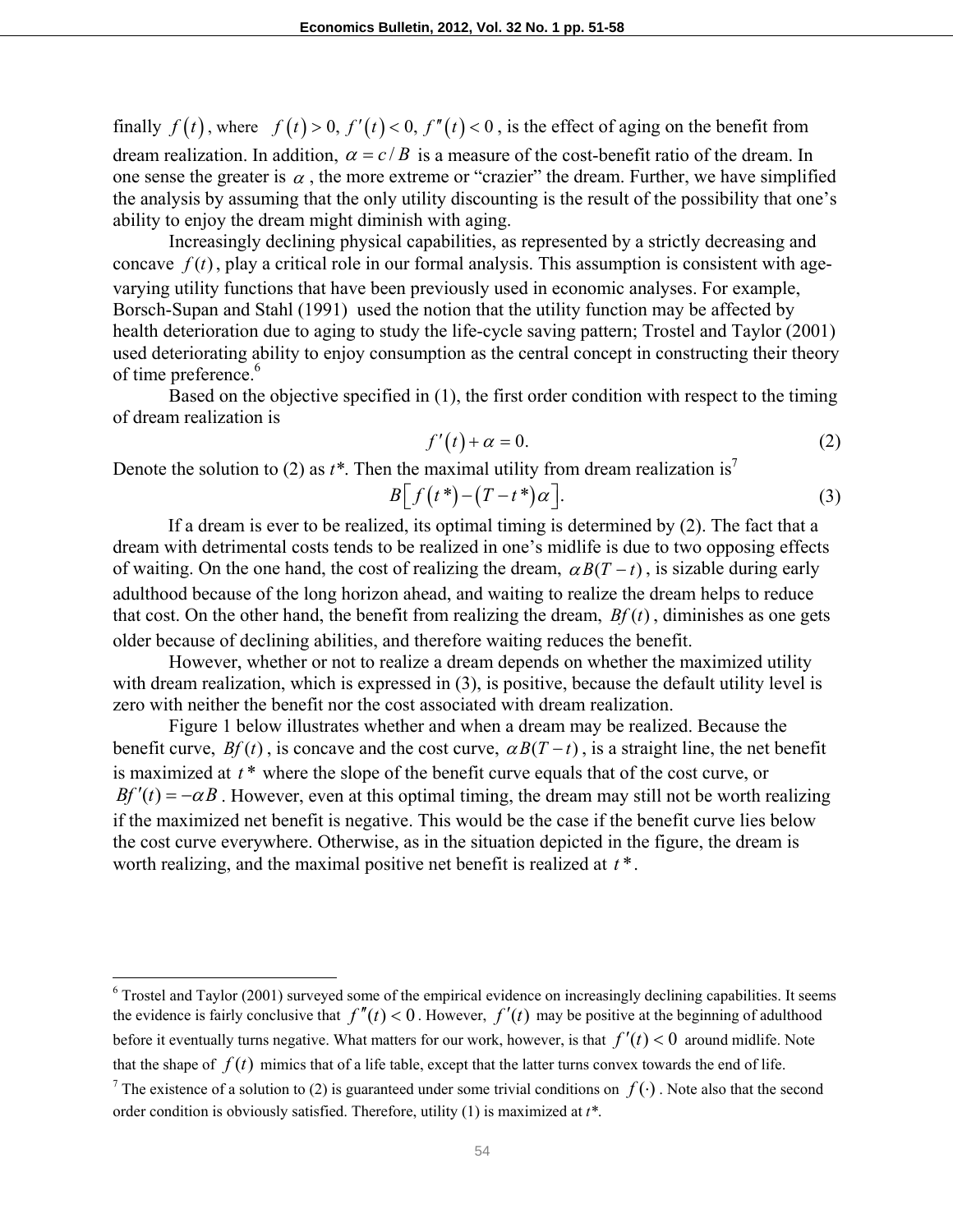

#### **3. Main Results**

 Several factors in the model may affect whether and/or when a midlife crisis may happen. First, suppose that the dream can be partially realized, with the realized benefit being *pB*, where  $0 \le p \le 1$  is the portion of the dream that is realized, and assume that the cost incurred maintains the same ratio  $\alpha$  to the benefit realized. It can be readily seen that the first order condition regarding the optimal timing of (partial) dream realization is still (2). Thus, *t\** is independent of *p*. The net benefit from partial dream realization is

$$
pB\big[f(t^*)-(T-t^*)\alpha\big].\tag{4}
$$

Therefore, *p* does not affect whether and when to have a (partial) midlife crisis, but if there is a net benefit from a midlife crisis, the larger the *p* the better. In other words, one does not ever want to have a partially realized dream.

## *Proposition 1. An individual either fully realizes his dream or achieves none of it.*

 Proposition 1 explains why even though not all people have a midlife crisis, those who have one tend to have a quite dramatic experience. A half-realized dream or a "mild" midlife crisis is not the equilibrium state.

Second, suppose an increase in longevity *T* does not affect the profile of  $f(t)$ . Then it also does not affect the optimal timing of dream realization *t\**, based on the first order condition (2). This increase in longevity would be reflected in Figure 1 by a parallel shift upward in cost curve,  $\alpha B(T - t)$ . The larger the increase in *T*, the more likely the benefit curve will lie everywhere below the cost curve and therefore the less likely the expression in (3) will be positive. As a result, a rational individual will not take action on the dream.

*Proposition 2. Individuals with shorter life expectancies are more likely to act on their dreams.* 

 This proposition can be used to explain why some terminally ill individuals tend to depart from their normal course of life and engage in some extreme activities, such as climbing a high mountain or putting one's normal life on hold to travel the world. Bad news about one's longevity, such as an unexpected heart attack, may trigger a midlife crisis that otherwise would not take place. By the same token, this proposition also predicts that people living in violent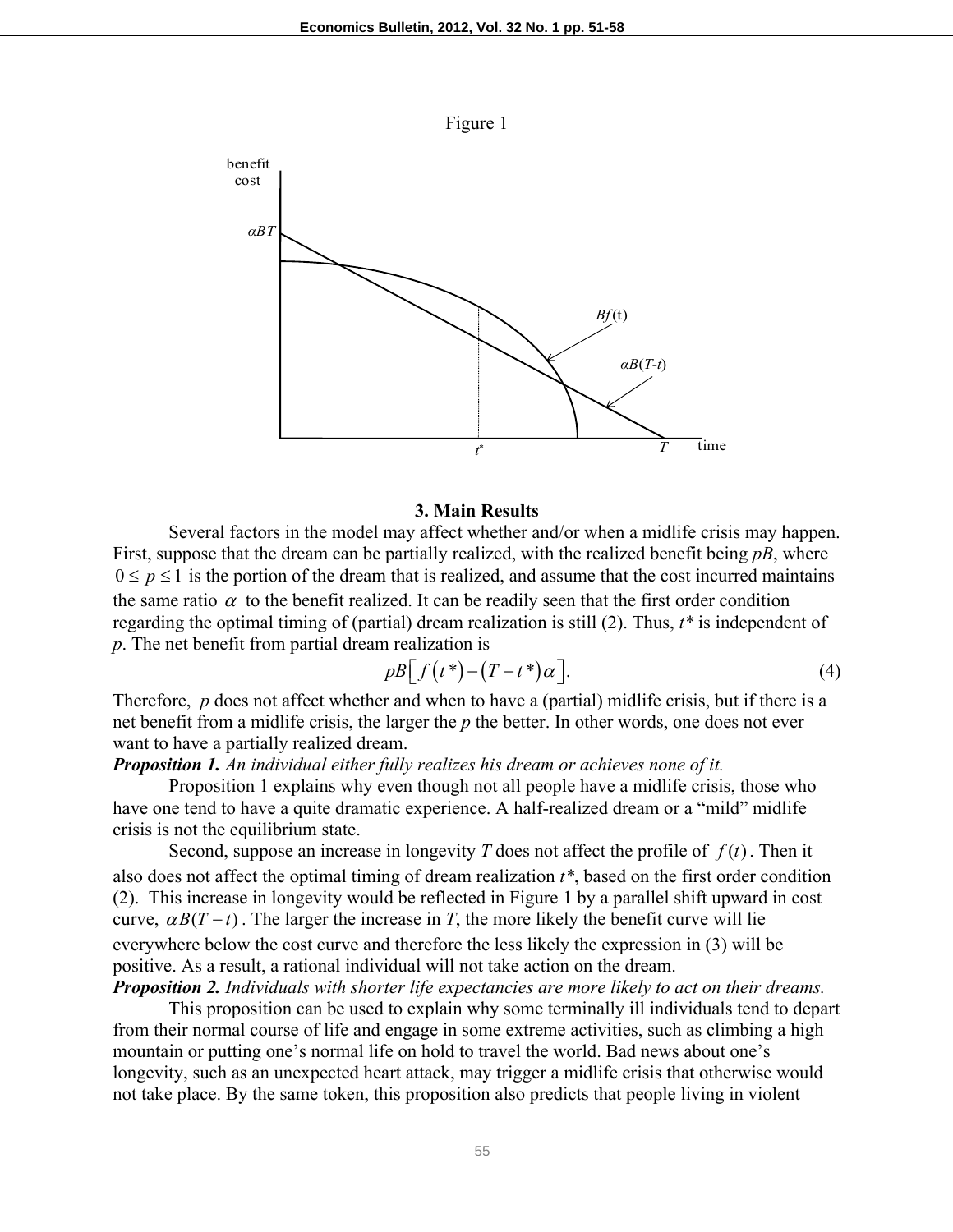regions or having dangerous jobs and thus having shorter life expectancies would have a higher incidence of midlife crises.<sup>8</sup>

Third, consider the effects of  $\alpha$  on when the dream is realized. It is easy to see from (2) that  $dt^* / d\alpha > 0$ . Referring to Figure 1, an increase in  $\alpha$  pivots the cost curve,  $\alpha B(T-t)$ , up and to the right around point *T* increasing the optimal *t*. Therefore, an increase in  $\alpha$  tends to delay a midlife crisis if there is one. Because  $\alpha = c/B$  can be regarded as a measure of the "craziness" of a dream, we have the following proposition.

## *Proposition 3. Midlife crises that happen later in life are "crazier".*

 $\overline{\phantom{a}}$ 

 When people see an old rich male marry a young female model who could easily be his granddaughter by age, they tend to conclude that some individuals simply become more unreasonable or "crazier" as they get old. According to Proposition 3, these individuals have those crazy dreams all along, and it is exactly because their dreams are so crazy that they have to wait until a later time in life to realize them.

#### **4. Conclusion**

This paper looks at the midlife crisis from a rational choice perspective and models it as a decision on whether and when to act on a dream that has benefits and costs. The model explains why a crisis (dream realization) tends to occur in one's midlife if it occurs at all, and why the midlife crisis, if there is one, is likely to be extreme or dramatic. The effects on the likelihood or timing of dream realization from factors such as longevity and the "craziness" of a dream have also been investigated, resulting in predictions that a shorter life expectancy makes the midlife crisis more likely, and that midlife crises happening later in life tend to be "crazier".

We have taken it as given in this paper that a dream to be realized is costly because of its disruptive effects on one's career, family or health. However, people set out in life as adults with a series of dreams they wish to achieve, and many of the dreams are non-detrimental in nature. Indeed, as documented in Levinson et al. (1978), dreams in life motivate people, and generate a sense of aliveness and purpose. Achievements of many life dreams do not cause crisis-like situations or, as modeled in the present paper, a future stream of costs. Then an interesting question arises: why do some individuals have crisis-prone dreams but others do not? While this is a question better left for psychologists to investigate, we can make a tentative general suggestion here. A dream becomes crisis-prone not necessarily because the nature of the dream itself makes it so, but because the dream is on a collision path with the life course the individual has embarked on.<sup>9</sup> To avoid misalignment between one's dreams and life course, thus reducing the likelihood of a midlife crisis, it may be helpful to explore one's dreams earlier in life. As a

<sup>&</sup>lt;sup>8</sup> Such "horizon effects" caused by shortened or extended life expectancy are also observed in other situations. For example, Dow et al. (1999) found that the United Nations' Expanded Programme on Immunization (EPI) positively affects birthweight (an indicator of the mother's investment in the baby), and hence reduces mortality risks associated with low birthweight. Ganz (2000) found that the higher the chances an individual may die from neighborhood violence, the more likely he or she will become a smoker with a higher risk of having lung cancer or other diseases associated with smoking. For theoretical analyses of how an exogenous or "background" mortality risk affects individuals risk-taking behavior elsewhere, see Eeckhoudt and Hammitt (2001) and Liu and Rettenmaier (2007).

 $9$  Levinson et al. (1978) suggested that a man with a dream "may be pushed ... by his parents, by various external constraints, such as lack of money or opportunity…", and "He may thus succeed in an occupation that holds no interest for him."(p92) They also pointed out that those who build a life around their dreams in early adulthood have a better chance for personal fulfillment.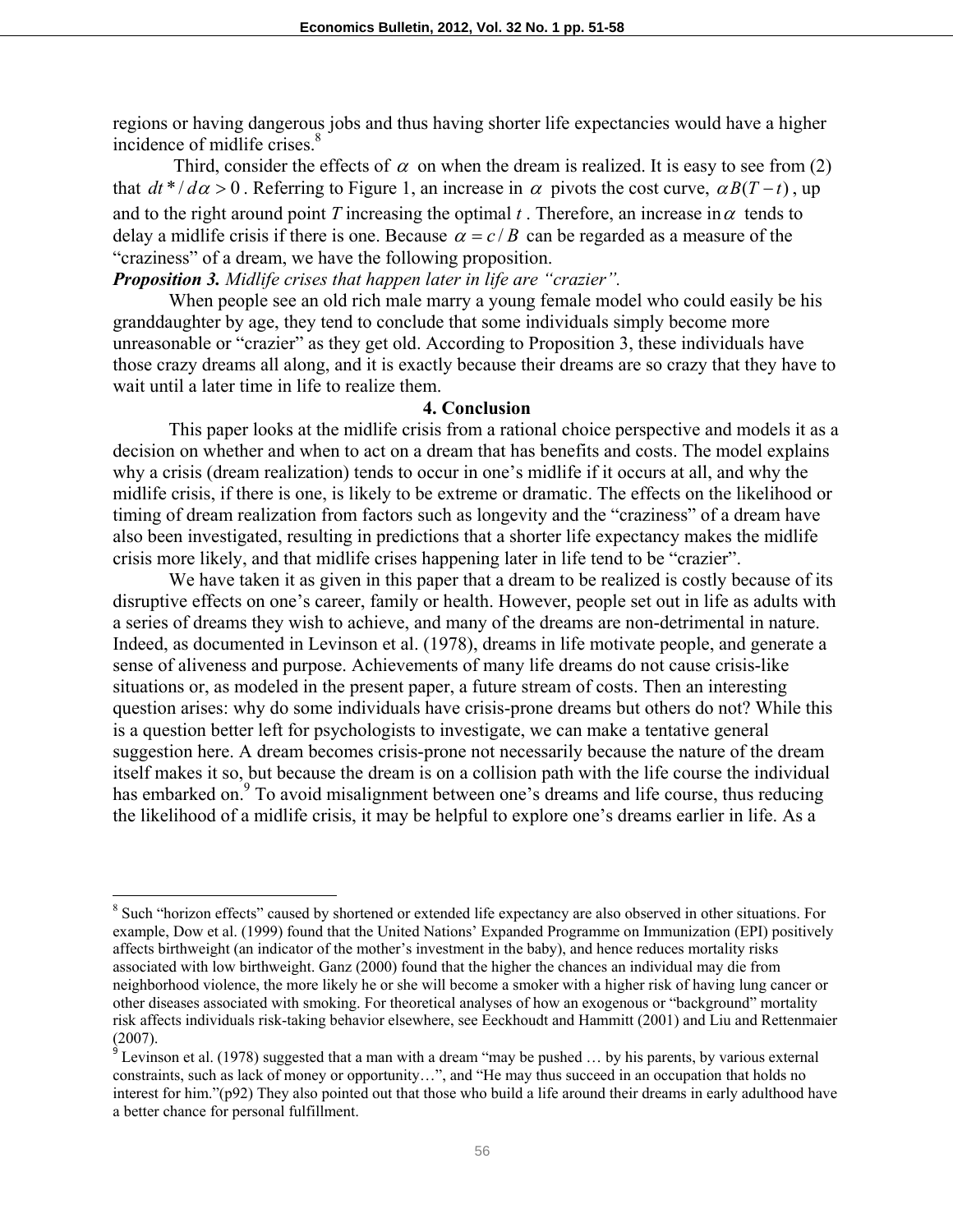result, an individual is more likely to find his true passions early on and pursue his life dreams without incurring detrimental costs or causing crises.<sup>10</sup>

The basic mechanism in this paper can be directly used to explain a separate phenomenon that politicians tend to become more corrupt or take more risks towards the end of their tenure.<sup>11</sup> To a government official with power to benefit financially or otherwise from his position, the power ends at the time he steps down. If he can only exert his power once to benefit himself, he will wait to the last moment because waiting, while not reducing the ability to benefit from his position as long as he remains in office, would reduce the cost of such an illegal or unpopular activity due to a shorter remaining life. This is probably why unpopular pardons tend to be given in the last days of office of a president or a governor.

 $\overline{\phantom{a}}$ 

 $10$  In addition, dream explorations at a young age may help uncover the true costs of pursuing a particular dream, reducing the possibility of a "misinformed" midlife crisis later in life.

<sup>&</sup>lt;sup>11</sup> In China, this pattern of corruption timing has been so evident that it is referred to as "the age-59 phenomenon". The official, and often mandatory, retirement age for most civil officials is 60.